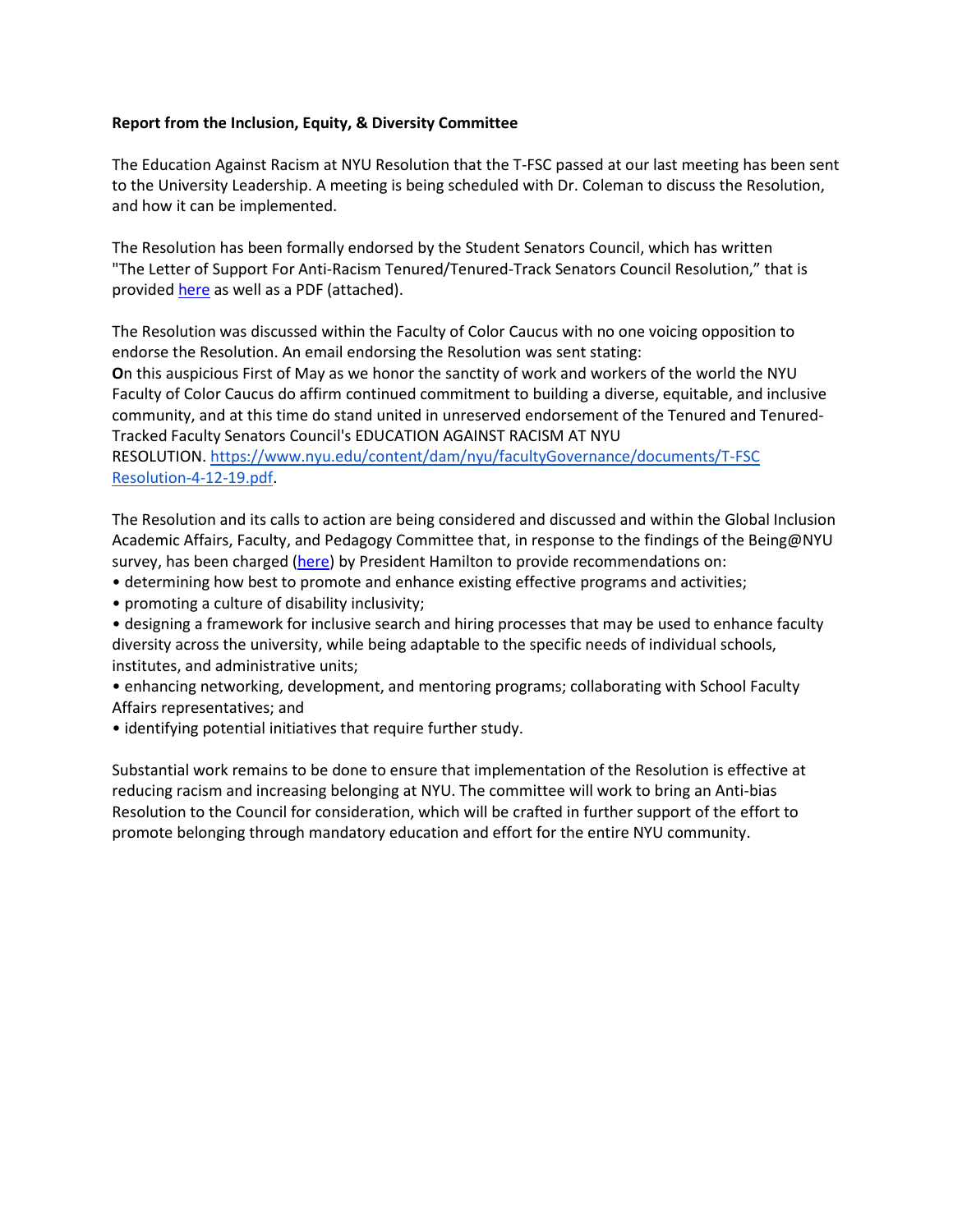

**Student Senators Council** 60 Washington Square South, FL 2 RM 212 NY, NY 10003 P: 212 998 2234 student.government@nvu.edu

## **Letter of Support For Anti-Racism Tenured/Tenured-Track Senators Council Resolution**

**\_\_\_\_\_\_\_\_\_\_\_\_\_\_\_\_\_\_\_\_\_\_\_\_\_\_\_\_\_\_\_\_\_\_\_\_\_\_\_\_\_\_\_\_\_\_\_\_\_\_\_\_\_\_\_\_\_\_\_**

We, the NYU Student Government Assembly Leadership Team, are writing to affirm our support for the Resolution on Education Against Racism at NYU passed by the Tenured/Tenured-Track Faculty Senators Council on April 12, 2019.<sup>1</sup> The group informed President Hamilton of the passage of the resolution and we hope that this action propels our administration to create substantial and mandatory programming for faculty that will address the race-based bias present on the NYU campus.

NYU has an institutional racism problem which exhibited itself on several instances to students. In February, this problem gained public attention when a Black graduate student at the Silver School of Social Work posted a tweet in which a classmate stated via email, "...I found it easier to lead the discussion without Black presence in the room, since I do feel somewhat uncomfortable with the (perceived) threat that poses."<sup>2</sup> The student who received this email attempted to contact multiple classmates via FaceTime, after receiving permission from the professor, and received no answer.

This incident is not the first, nor will it be the last, in which racism on the NYU campus is exhibited. Often times, these traumatic incidents are not recorded and students do not feel comfortable bringing them to the attention of faculty or staff.

Students and their organizations, including the Diversity Committee of Student Government Assembly, have consistently asked for diversity education and cultural competency training for the University Community. For example, the University's 2015 Listening Session demands issued by Black and Brown students, namely calling for "the perpetual, continuing education on diversity for all university members in the form of a module that would need to be examined and updated annually."<sup>3</sup> Additionally, the Silver Affinity Collective issued action items out of a concern for the lack of "ongoing

<sup>1</sup> T-Faculty Senators Council [Resolution:](https://www.nyu.edu/content/dam/nyu/facultyGovernance/documents/T-FSC%20Resolution-4-12-19.pdf) Education Against Racism at NYU

<sup>&</sup>lt;sup>2</sup> [Tweet](https://twitter.com/pettierblackboy/status/1095378686856052742)

<sup>3</sup> Black & Brown Coalition [Demands](https://docs.google.com/document/d/1lp4uqt_Jxqm70vyWfnqXiDOPd0Wjoq4x77Y0Gf_W_Gw/edit?fbclid=IwAR3J7hU-OP7qkVfjs7V63iO-CKHkZ3e6L8xOGVX-jrG-QXvppgx5wVJRS9w) List